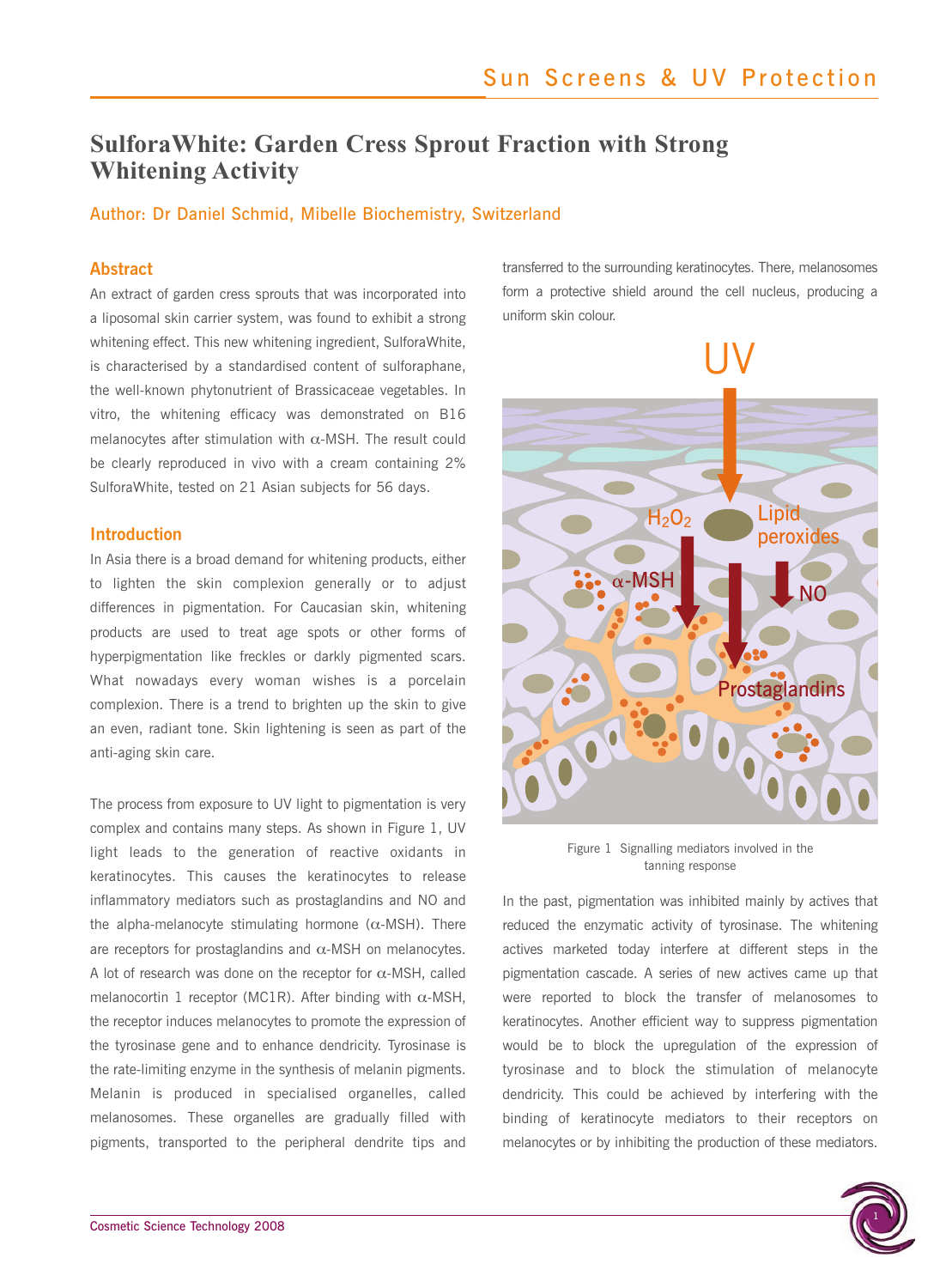The sulforaphane phytonutrients in SulforaWhite are known for their capacity to neutralise reactive oxidants. Sulforaphane promotes the enzymatic defence system against oxidants. The whitening mechanism of SulforaWhite, or at least part of it, is therefore to block the formation of reactive oxidants by UV and hence the resulting induction of pigmentation mediators.

### **Garden cress sprouts: a rich source of sulforaphane**

Garden cress has a spicy aroma and a refreshing, peppery-pungent taste. Like the other members of the Brassicaceae family, garden cress owes its aroma to isothiocyanates. They form a class of phytonutrients that are linked to the anti-cancer health benefits of Brassicaceae vegetables. Well known members include cabbage, broccoli, cauliflower, kale, rape-seed, mustard, radishes, horse radish, water and garden cress. The sprouts of these vegetables contain the highest concentration of phytonutrients. Sprouts are nowadays very popular as food supplements. The publicity on sprouts was especially driven by the research on the isothiocyanates of broccoli sprouts done at the Johns Hopkins University. The concentration of the anti-cancer isothiocyanate active was found to be 20 to 50 times higher in 3-day-old sprouts than in mature broccoli<sup>1</sup>. Isothiocyanates are sulphurcontaining compounds that are present in the living plant as glucose-derivatives, called glucosinolates. The molecular structures are shown in Figure 2. When the vegetables are chewed, the plant cells are broken and the enzyme myrosinase is liberated that hydrolyses the glucosinolates into isothiocyanates. The predominant isothiocyanate in garden cress as well as in broccoli is sulforaphane.

| $R \rightarrow C \simeq S \rightarrow$ Glucose<br>N $\sim$ 0SO <sub>3</sub> | Glucosinolates               |
|-----------------------------------------------------------------------------|------------------------------|
| $H_2O$                                                                      | Myrosinase (Thioglucosidase) |
| $R - N = C = S$                                                             | <b>Isothiocyanates</b>       |
| Sulforaphane: $R = C_5H_{11}OS$                                             |                              |

Figure 2 Formation of isothiocyanates and chemical formula of sulforaphane

## **The capacity of sulforaphane to neutralise reactive oxidants**

In past years, a lot of research was done on the mechanism of the anti-cancer activity of sulforaphane. It was shown to act as an indirect antioxidant by enhancing the activity of phase II enzymes and antioxidant enzymes. This is an enzymatic defence system against reactive, toxic substances such as electrophiles and oxidants. The research group that contributed the most to the anti-cancer mechanism of broccoli sprouts also published very recently a paper about the protective effects of sulforaphane against damage by UV radiation<sup>2</sup>. They showed that topically applied sulforaphane reduced susceptibility to erythema by mobilisation of the cellular enzymatic defence system.

The capacity of SulforaWhite to promote the expression of antioxidant enzymes was analysed in vitro using normal human epidermal keratinocytes. The method of real-time polymerase chain reaction (PCR) was used to measure the expression of selected genes. Several antioxidant enzymes were chosen as representatives of phase II enzymes. NADPH:quinone reductase 1 (NQO1) is a major anticarcinogenic enzyme with a principal role in transforming quinones into stable hydroquinones. Heme oxygenase 1 (HO-1) is induced after exposure to oxidative stress, such as UV irradiation or hyperoxia, indicating its role in cellular defence. Thioredoxin reductase 1 (TrxR1) works together with NADPH to control the redox balance of the cell. Glutathione peroxidase (GPX1) enzyme has a major role in the reduction of lipid peroxides and of free hydrogen peroxide. The keratinocytes were grown in standard growth medium to 80% confluence. Then the cells were incubated for 24 hours with 0.05 or 0.2% SulforaWhite. After incubation, the cells were harvested and total RNA was extracted. Compared to the untreated control, the antioxidant enzyme NQO1 was moderately stimulated at 0.05% and strongly stimulated at 0.2% SulforaWhite (Table 1). HO-1 and TrxR1 were both stimulated strongly even at the lower SulforaWhite concentration. The enzyme GPX1 did not respond to SulforaWhite in this trial.

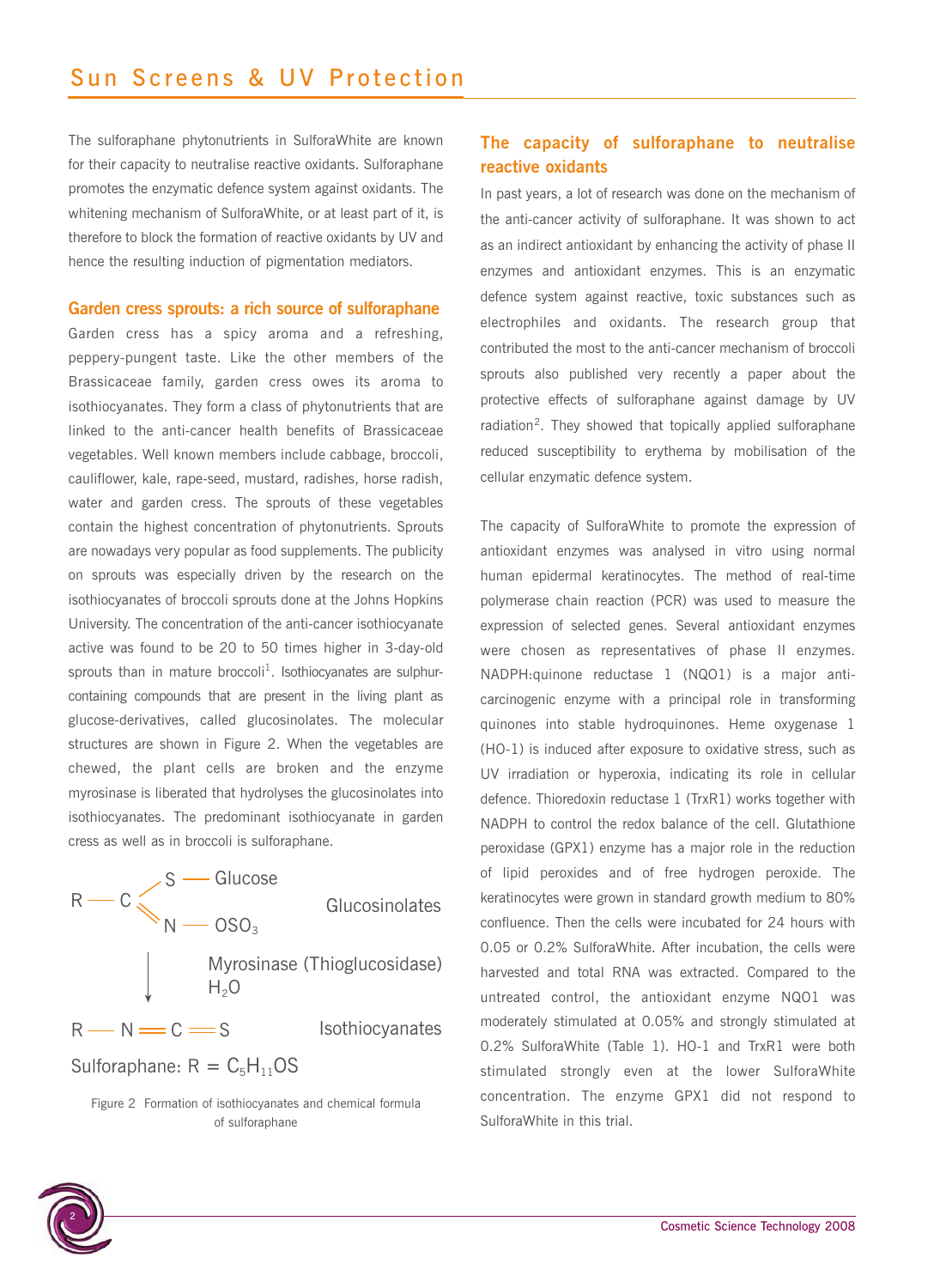| <b>Concentration of SulforaWhite (%)</b> | 0.05                           | 0.2  |
|------------------------------------------|--------------------------------|------|
|                                          | Expression (%) to<br>untreated |      |
| <b>Phase II enzymes</b>                  |                                |      |
| NAPDH: quinone reductase 1               | 175                            | 314  |
| Heme oxygenase 1                         | 312                            | 4282 |
| Thioredoxin reductase 1                  | 284                            | 2416 |

Table 1 Effect of SulforaWhite on expression of antioxidant enzymes

# **SulforaWhite: A whitening ingredient based on cress sprouts**

Garden cress is suitable for hydroponic cultivation and is typically harvested just a week after germination. 4 to 5 day old garden cress sprouts were used as the raw material to produce SulforaWhite. The composition (INCI) is: Lepidium Sativum Sprout Extract, Glycerin, Lecithin, Phenoxyethanol and Aqua. For a better skin uptake, the actives of SulforaWhite are incorporated into liposomes. In the sprouts, sulforaphane is present as glycoside, called glucoraphanin. For analysis of the sulforaphane content, the sprout extract was first treated with myrosinase to hydrolyse the glycosides and the resulting sulforaphane was measured by HPLC after cyclocondensation with 1,2-benzenedithio<sup>3</sup>. The concentration of sulforaphane in SulforaWhite was standardised to about  $100 \mu$ M.

## **Study results on the whitening efficacy of SulforaWhite**

Inhibition of melanin formation was confirmed in a cell-based assay using B16 murine melanoma cells. Cultivation was done in 96 well-plates for 72 hours in the presence of a stable derivative of  $\alpha$ -MSH. After incubation, the melanin content was analysed by measuring optical density at 405 nm. A plate that was cultivated in parallel was used for the evaluation of cell viability by the MTT assay. SulforaWhite was tested at three different concentrations. Melanin formation was strongly inhibited at 0.4%. The results are illustrated in Figures 3 and 4. The MTT assay clearly demonstrated that this was not the consequence of a cytotoxic effect. The inhibitory effect of SulforaWhite on melanin formation after stimulation with

 $\alpha$ -MSH could also be demonstrated with normal human melanocytes. SulforaWhite at 0.016% reduced melanin synthesis by 47%.



Figure 3 Incubation plate with the B16 murine melanocytes in triplicates



Figure 4 Microscopic photos of the B16 murine melanocyte monolayers (left: control with -MSH; right: with 0.4% SulforaWhite)

A human clinical trial was conducted on 22 Asian subjects aged between 22 and 39. A cream with 2% SulforaWhite was applied twice daily for 56 days on the inner side of one forearm. The other forearm was treated with the placebo cream. The upper arm was used as an untreated zone. Skin colour was measured with the chromameter MINOLTA type CR300. Whitening is shown by increased skin clarity, measured as lightness L\*, and by an increased Individual Typological Angle (ITA) degree. For illustration of the visual effects macrophotographs were made. The chromameter results showed a clear placebo controlled whitening effect. Refer to Figure 5. After 56 days of use, and compared to the